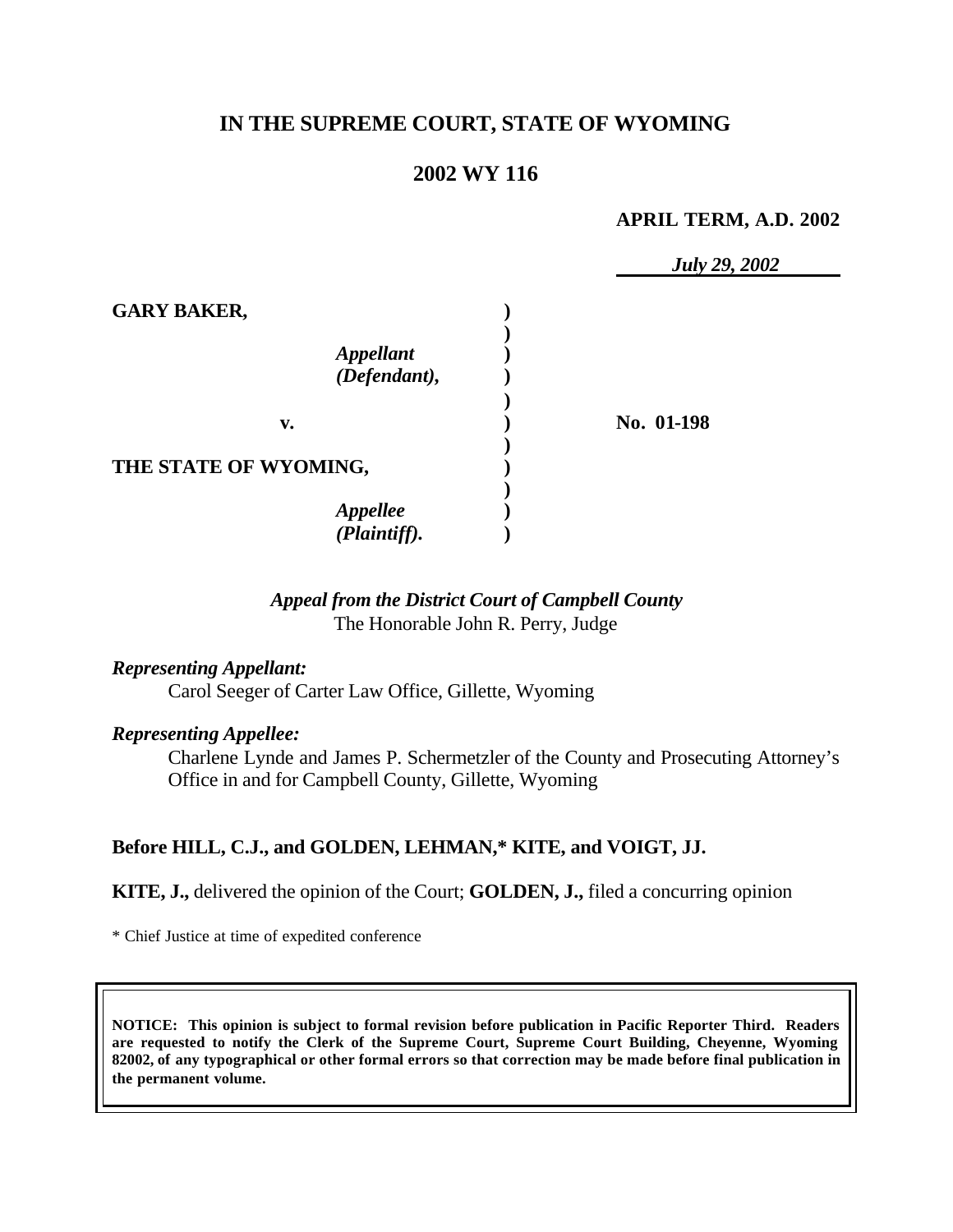KITE, Justice.

[¶1] A police officer found Gary Baker pacing back and forth in the road at the end of an overpass in Gillette. Mr. Baker was sunburned, dehydrated, disheveled, and disoriented. Initially unable to identify himself, he ultimately told the officer his name and that he had walked there from his home in Sheridan. The county attorney filed an application for involuntary hospitalization, and a jury found Mr. Baker was mentally ill. The trial court determined the least restrictive and most therapeutic alternative for Mr. Baker would be hospitalization at the Wyoming State Hospital. Mr. Baker appealed the decision, claiming the trial court erred in admitting evidence of his history of mental illness and prior hospitalizations and in selecting the Wyoming State Hospital as the least restrictive alternative. We affirm.

## **ISSUES**

[¶2] Mr. Baker presents the following issues for our review:

Issue 1: Did the trial court err in admitting evidence of the appellant's prior history of mental illness and hospitalizations at the Wyoming State Hospital to determine whether by recent acts or omissions the appellant was a danger to himself or others[?]

Issue 2: Did the trial court abuse its discretion in selecting the Wyoming State Hospital as the least restrictive and most therapeutic alternative for treatment[?]

The State of Wyoming phrases the issues as:

I. Did the trial court abuse its discretion when it allowed the state to present testimony of the appellant[']s prior history of mental illness and hospitalizations[?]

II. Did the trial court err in committing the appellant to the Wyoming State Hospital[?]

# **FACTS**

[¶3] On June 12, 2001, Mark Ziska, an officer with the Gillette police department, discovered Mr. Baker pacing back and forth in the traffic lane on an overpass in Gillette. When the officer asked him who he was and whether he was okay, Mr. Baker responded,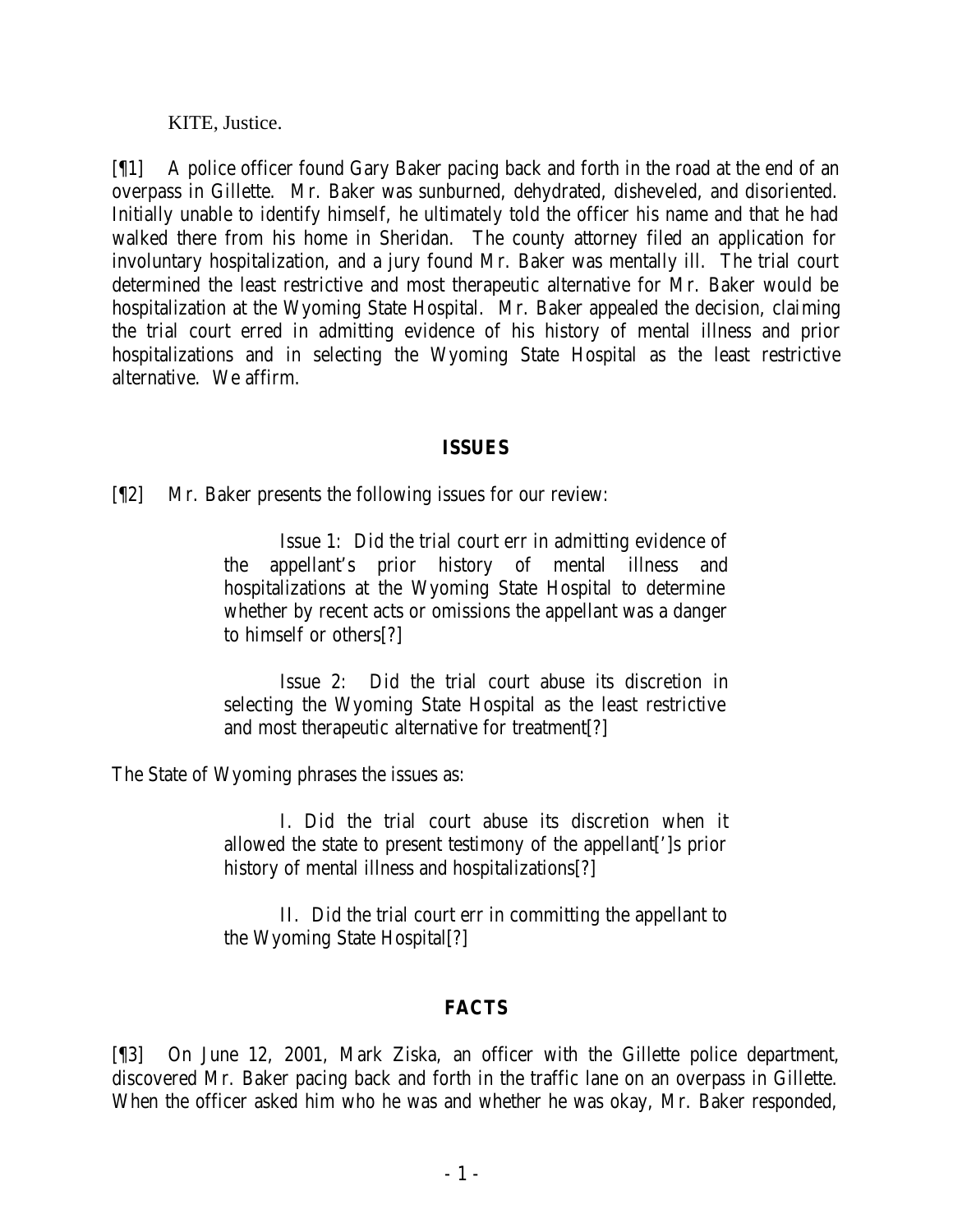"I don't know." The officer observed he was badly sunburned, dirty, and disoriented. Ultimately, Mr. Baker identified himself and indicated he was from Sheridan. The officer called for an ambulance to assist in transporting Mr. Baker to the hospital. Mr. Baker initially cooperated with the police and the medical personnel in getting into the ambulance. However, after the ambulance began to move, he tried to open the doors and had to be handcuffed for his safety. At the hospital, Mr. Baker was very suspicious and unable to comprehend why he was there. Within a short time after being admitted, he left the hospital, was again found by the same officer near the interstate, and was returned to the hospital.

[¶4] The county attorney filed an application for involuntary hospitalization, and the court appointed a public defender to represent Mr. Baker. A preliminary hearing on the initial detention pursuant to Wyo. Stat. Ann. § 25-10-109(h) (LexisNexis 2001) was held on June 15, 2001. The trial court concluded Mr. Baker was mentally ill and would be a danger to himself unless he received prompt and adequate treatment. The court ordered that he remain in the hospital and follow his physician's orders concerning the psychotropic medication which had been prescribed.

[¶5] A jury trial on the application for involuntary hospitalization was held on June 28, 2001. Evidence presented by the state included testimony from the police officer who discovered Mr. Baker on the roadway and brought him to the hospital, a psychiatrist who examined Mr. Baker, the court appointed guardian, the therapist and case manager, and Mr. Baker. Officer Ziska described his encounter with Mr. Baker and Mr. Baker's disoriented state and attempts to resist care. Patrick Buchanan, M.D. provided a summary of Mr. Baker's previous hospitalizations and stated he agreed with the Wyoming State Hospital's paranoid schizophrenia diagnosis. Dr. Buchanan further testified that, in his opinion, Mr. Baker posed a danger to himself under the terms of the statute because he was unable or unwilling to take his prescribed medication. He described the pattern of behavior Mr. Baker exhibited over the years which resulted in recurring cycles of stabilization of his condition with proper medication and deterioration of his ability to care for himself and maintain his medication upon release or elopement from institutional care. Susan Mydland, Mr. Baker's appointed guardian when he was declared incompetent in 1994, also testified to this recurring pattern. Brian McKenzie, a mental health professional with Northern Wyoming Mental Health Center, provided additional information concerning his experience with Mr. Baker when he did attempt to live independently in Sheridan. Mr. McKenzie explained that the records demonstrated the same pattern has been occurring since Mr. Baker was twenty years old. Mr. Baker was hospitalized seven times in the Wyoming State Hospital and three times in community mental health units.

[¶6] Throughout the trial, Mr. Baker's counsel objected to any testimony concerning the prior hospitalizations arguing the statutory definition of "dangerous to himself" required recent acts. *See* Wyo. Stat. Ann. § 25-10-101(a)(ii)(C) (LexisNexis 2001). The trial court overruled the objections because Dr. Buchanan and the other professionals relied upon the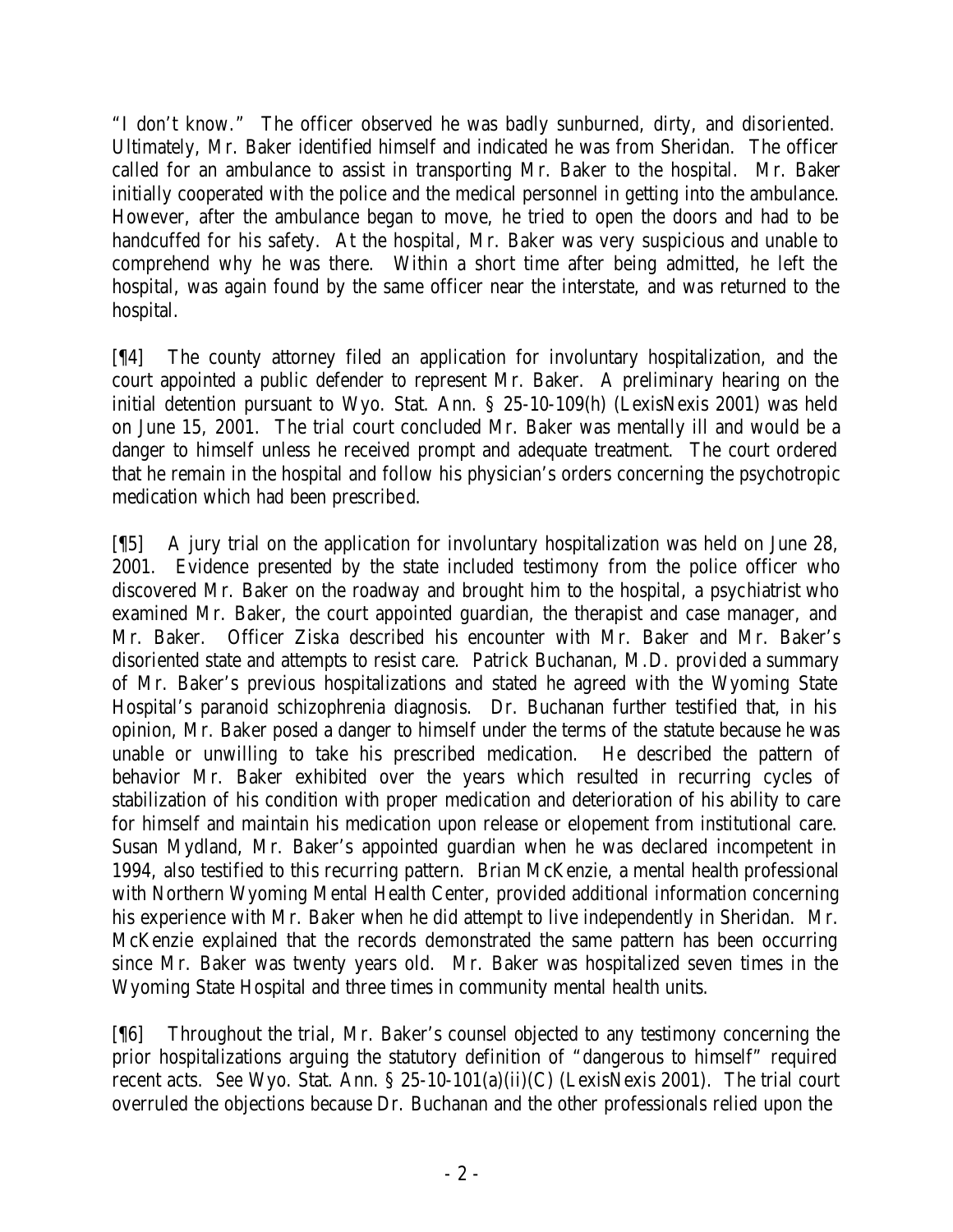prior hospitalizations for their opinions and they were necessary for the jury to understand Mr. Baker's condition. The jury found Mr. Baker was mentally ill, and the trial court ordered that he be hospitalized at the Wyoming State Hospital as the least restrictive and most therapeutic alternative pursuant to Wyo. Stat. Ann. § 25-10-110(j) (LexisNexis  $2001$ ).<sup>1</sup>

### **DISCUSSION**

[¶7] Mr. Baker contends the trial court erred in admitting evidence concerning the history of his mental illness and prior hospitalizations. Admission of evidence is within the trial court's sound discretion, and we will not disturb the trial court's ruling absent a clear abuse of discretion. *Munoz v. State*, 849 P.2d 1299, 1300 (Wyo. 1993). We have described the standard of an abuse of discretion as reaching the question of the reasonableness of the trial court's choice. *Griswold v. State*, 2001 WY 14, ¶7, 17 P.3d 728, ¶7 (Wyo. 2001). Judicial discretion is a composite of many things, among which are conclusions drawn from objective criteria; it means exercising sound judgment with regard to what is right under the circumstances and without doing so arbitrarily or capriciously. *Id.* We agree with the trial court that Mr. Baker's medical history not only was properly admitted into evidence but was essential to understanding his illness and determining the appropriate alternative.

[¶8] The Wyoming statutes define mental illness as "a physical, emotional, mental or behavioral disorder which causes a person to be dangerous to himself or others and which requires treatment." Wyo. Stat. Ann. § 25-10-101(a)(ix) (LexisNexis 2001). A person is deemed a danger to himself or others if he:

> (A) Evidences a substantial probability of physical harm to himself as manifested by evidence of recent threats of or attempts at suicide or serious bodily harm; or

> (B) Evidences a substantial probability of physical harm to other individuals as manifested by a recent overt homicidal act, attempt or threat or other violent act, attempt or threat which places others in reasonable fear of serious physical harm to them; or

<sup>1</sup> Section 25-10-110(j) (emphasis added) provides in pertinent part:

<sup>(</sup>j) If, upon completion of the hearing and consideration of the record, the court or the jury finds by clear and convincing evidence that the proposed patient is mentally ill the court shall consider the *least restrictive and most therapeutic alternatives*, . . .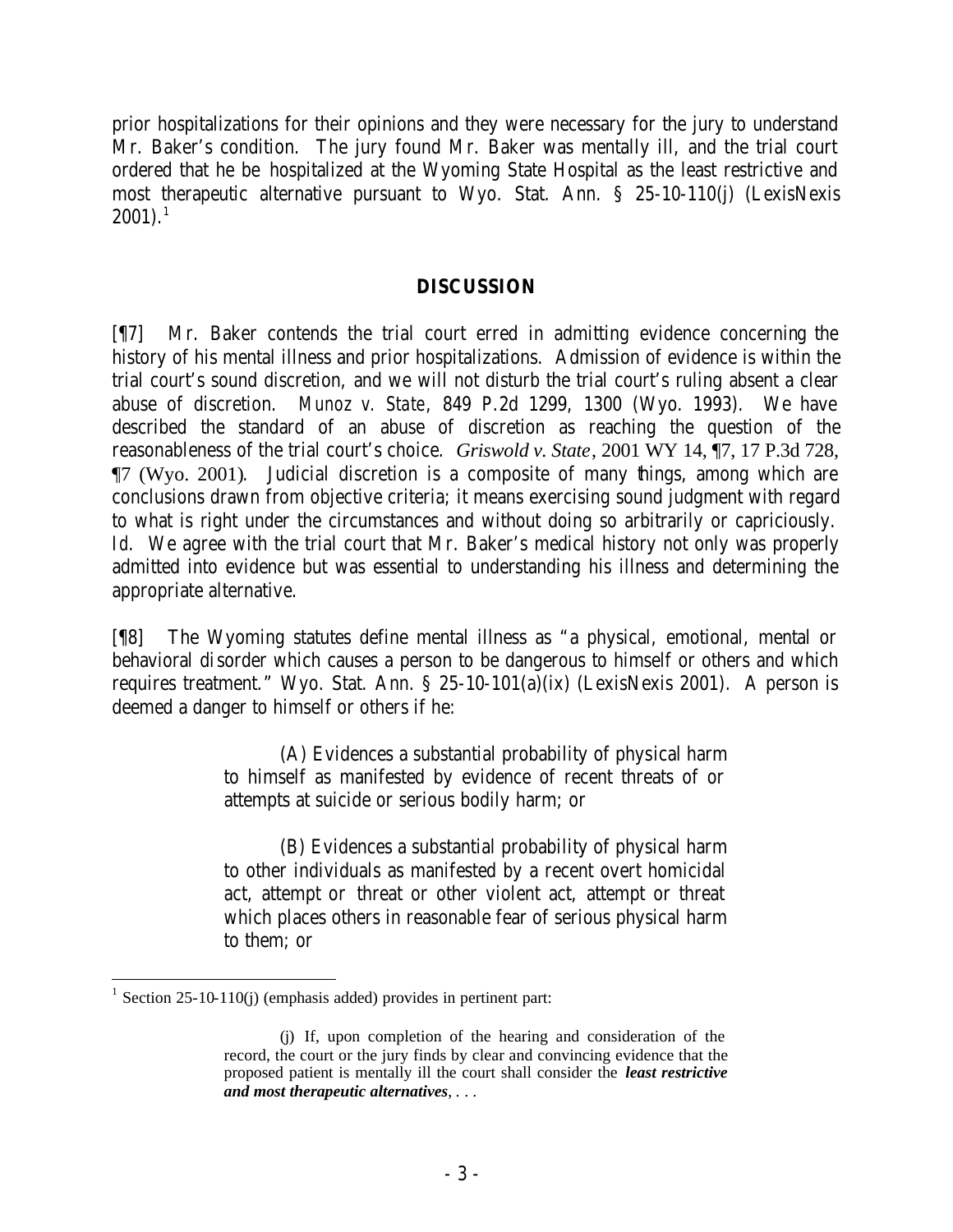(C) Evidences behavior manifested by recent acts or omissions that, due to mental illness, he is unable to satisfy basic needs for nourishment, essential medical care, shelter or safety so that a substantial probability exists that death, serious physical injury, serious physical debilitation, serious mental debilitation, destabilization from lack of or refusal to take prescribed psychotropic medications for a diagnosed condition or serious physical disease will imminently ensue, unless the individual receives prompt and adequate treatment for this mental illness. No person, however, shall be deemed to be unable to satisfy his need for nourishment, essential medical care, shelter or safety if he is able to satisfy those needs with the supervision and assistance of others who are willing and available.

Wyo. Stat. Ann. § 25-10-101(a)(ii) (LexisNexis 2001).

[¶9] Subparagraph (C) is applicable to Mr. Baker's case. The evidence overwhelmingly supported a finding of mental illness because recent acts or omissions demonstrated Mr. Baker was unable to satisfy his need for medical care so that serious mental destabilization from his refusal to take psychotropic medications for his diagnosed condition had occurred. In December 1999, he was living with his ill mother in her home when she decided to move into a nursing home. He attempted to prevent her from moving and, when he was unsuccessful, became obsessed with visiting her many times a day, being increasingly paranoid and blaming law enforcement and the mental health center for his mother's departure. The mental health center staff attempted to facilitate his visits, but, ultimately, he barricaded himself in his mother's room and was arrested for trespass. That incident resulted in his return to the Wyoming State Hospital. In November 2000, he fled the state hospital, and the mental health staff was informed he was most likely returning to Sheridan. His mother had passed away, and her home was locked and vacant while her estate was being closed. The mental health staff found him in the home disheveled, disoriented, and gaunt with no money or food. They immediately arranged for his care and medication, and his condition, once again, improved. However, the mental health staff could not force Mr. Baker to take his medication or comply with his care plan. To insure he took the medication, they encouraged him to take it in front of them. His appearance and behavior immediately improved for a time. However, within a few months, the mental health staff began to notice another deterioration. Mr. Baker avoided them, refused to answer the door, and resisted any assistance. In March 2000, he was arrested for driving under the influence of alcohol. The mental health staff noticed other evidence of his alcohol use, and he was counseled that the alcohol would aggravate his symptoms and should not be used with his medication. In early May 2000, they warned him that, if he continued to resist cooperating with his care plan, another involuntary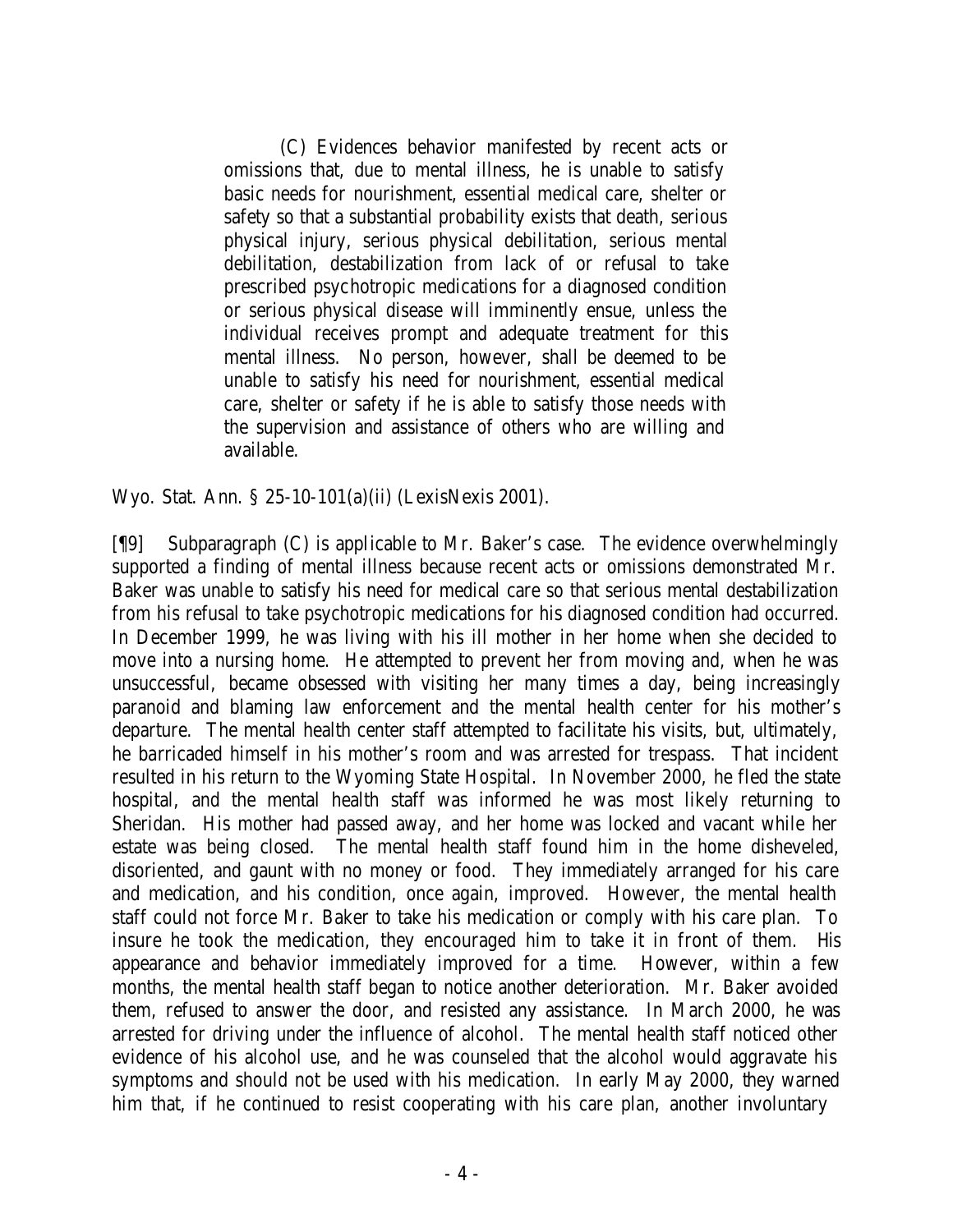hospitalization would be a possibility. On May 21, 2000, his mental health caseworker visited him and found the home was filled with garbage, had damaged walls, and was in a general state of disarray. A few weeks later, another visit exposed even worse conditions. Shortly thereafter, Mr. Baker was found in Gillette and hospitalized. The record unquestionably supported a finding that recent acts demonstrated Mr. Baker was a danger to himself because of his inability to maintain his medication.

[¶10] While requiring evidence of recent acts of endangerment, the statute does not prohibit courts from considering a person's mental health history in determining whether involuntary hospitalization is warranted. In fact, to do so would be obviously ill-advised. Such history was critical to the professionals' opinions concerning whether Mr. Baker could care for himself over time. Mr. Baker cites no authority to support his claim that admission of such evidence was error. Other courts have seen the wisdom of allowing introduction of a proposed patient's history in proceedings involving involuntary hospitalization. *In re Mental Health of D.R.S.,* 718 P.2d 335, 338 (Mont. 1986); *In re Mental Health of D.B.,* 709 P.2d 161, 162 (Mont. 1985) (both cases held evidence of past behavior can be material and relevant to a person's present condition). We conclude the trial court properly allowed evidence concerning Mr. Baker's mental health history.

[¶11] Mr. Baker further contends the trial court erred in determining hospitalization in the Wyoming State Hospital was the least restrictive and most therapeutic alternative available. Our review of the trial court's placement decision centers on whether the trial court abused its discretion by disregarding either statutory or constitutional law in not requiring a more preferable level of care. *K.C. v. State*, 771 P.2d 774, 780-81 (Wyo. 1989). The state presented ample evidence supporting the trial court's decision that further hospitalization was the only realistic alternative. The professionals testified Mr. Baker would be a danger to himself if he were allowed to live on his own. His mental health caseworker testified he did not believe his organization could give adequate support for Mr. Baker to maintain himself in a stabilized condition. Unfortunately, even though Mr. Baker had access to his mother's residence, his disease prevented him from living independently. The trial court had no option but to order that he be hospitalized in the Wyoming State Hospital. Therefore, we conclude the trial court did not abuse its discretion.

[¶12] Affirmed.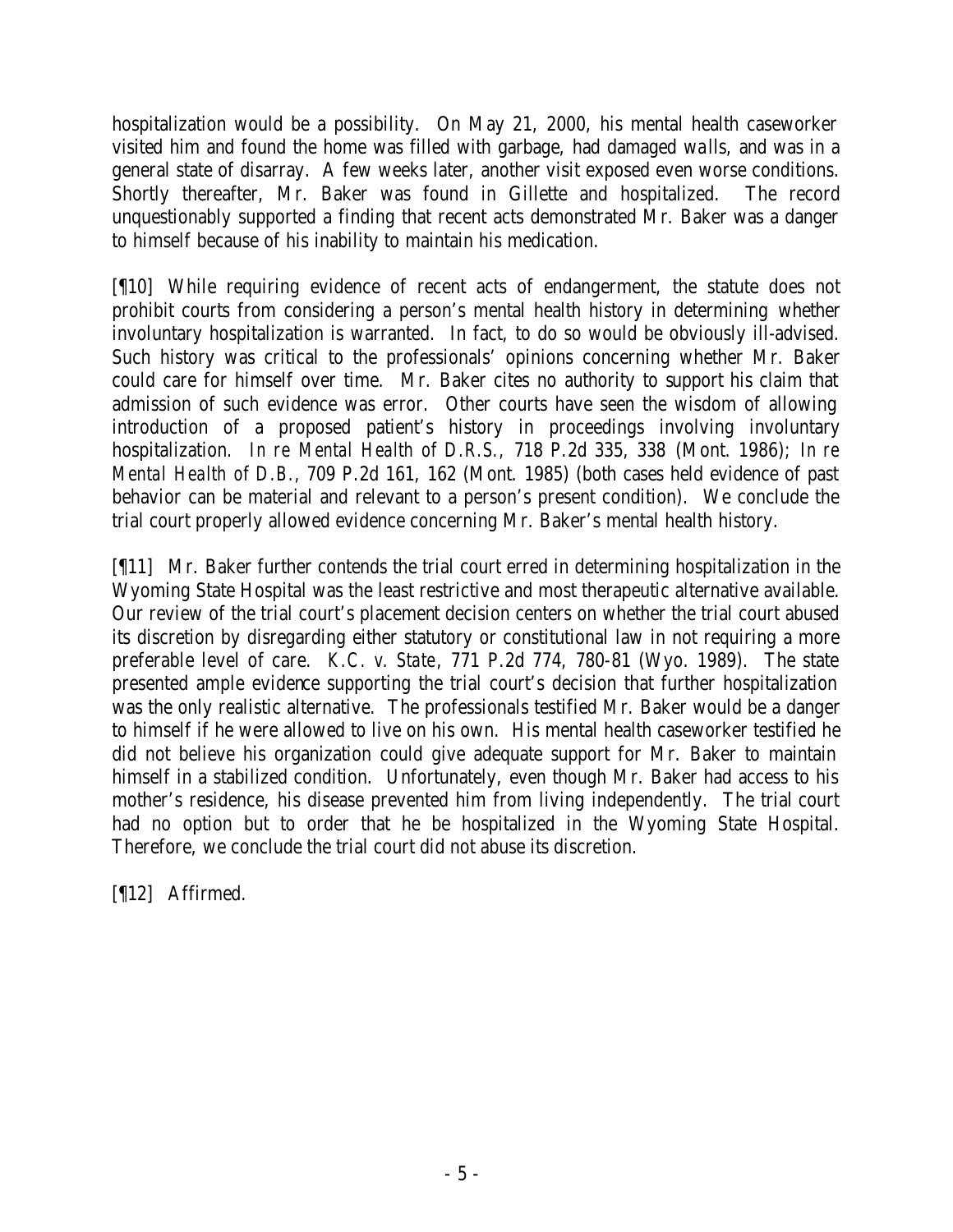# **GOLDEN**, Justice, concurring.

[¶13] While I concur in the result reached by the majority, I reach it by a slightly different route. I believe the first issue calls into question the definition of "recent acts or omissions" as used in Wyo. Stat. Ann.  $\S$  25-10-101(a)(ii)(C). Fortunately, under the specific facts of this case, we need not indulge in any lengthy discourse on statutory interpretation. When Mr. Baker was picked up, he was sunburned, filthy, and disoriented. He resisted attempts by law enforcement and medical personnel to render aid to him and left the hospital against medical advice, only to be picked up again by law enforcement and returned to the hospital. These immediate acts clearly constitute "recent acts or omissions" that reflected the current inability by Mr. Baker to properly safeguard his mental and physical health. The statute is satisfied.

[¶14] The majority opinion, when speaking of "recent acts or omissions," refers to Mr. Baker's behaviors and actions as of December 1999. The majority opinion does not, however, provide any express analysis of the statutory phrase. It simply is unnecessary, under the facts of this case, to determine if those prior behaviors and acts can also be considered "recent" under the statute.

[¶15] As an evidentiary matter, the testimony regarding his prior behaviors and actions was relevant as supporting his current diagnosis and thus admissible. Paragraph ten of the majority opinion is the operative paragraph regarding the admissibility of the testimony. No abuse of discretion by the trial court in admitting such testimony is present.

[¶16] With regard to the second issue, Mr. Baker challenges his placement at the Wyoming State Hospital. Wyoming Statute § 25-10-110(j) requires a trial court to consider the least restrictive and most therapeutic alternatives, and the trial court did just that. After a hearing on the issue of placement, the trial court determined that the State Hospital is the least restrictive and most therapeutic alternative for Mr. Baker. While I understand Mr. Baker's frustration at being placed at seemingly the most restrictive setting, away from his home in Sheridan, the question regards the best possible placement for Mr. Baker under the circumstances. This simply presents a sufficiency of the evidence issue. As such, our standard of review is highly deferential to the trial court. "We do not substitute ourselves for the trial court as a finder of facts; instead, we defer to those findings unless they are unsupported by the record or erroneous as a matter of law." *Kendrick v. Barker*, 2001 WY 2, ¶12, 15 P.3d 734, ¶12 (Wyo. 2001).

[¶17] The record reveals that the guardian for Mr. Baker testified at the hearing on placement that, in conjunction with the current involuntary commitment proceedings, she had attempted to find an alternative, less restrictive placement for Mr. Baker. She inquired of several facilities, including the local mental health center in Sheridan, a supported independent living center in Casper and the outpatient program at the Wyoming State Hospital. None of these programs could adequately support the present needs of Mr.